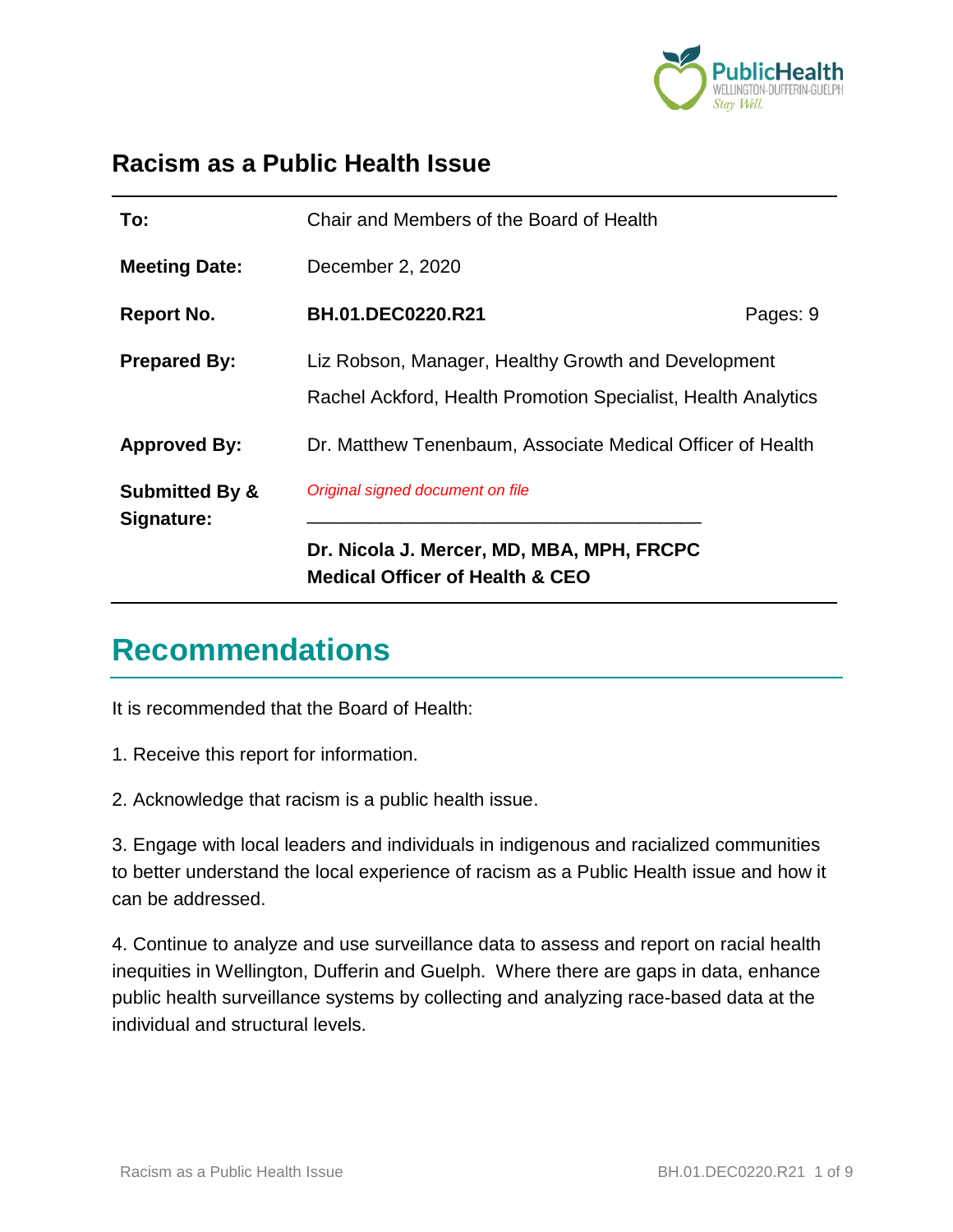## **Key Points**

- WDGPH is mandated through the Ontario Public Health Standards to address health equity, which includes addressing health disadvantages caused by race.
- Racism is a public health issue because it impacts individuals' opportunities for health and wellbeing. Groups that experience racism are at a higher risk of negative health outcomes.
- While racism can be observed in the thoughts, beliefs, and actions of individuals or groups, it can also be embedded into societal institutions in ways that may be less visible. Systemic racism has a profound impact on racialized groups.

#### **Discussion**

#### **Background**

The COVID-19 Pandemic has brought the issue of racial health inequities to the forefront as we see the disproportionate impact that COVID-19 is having on indigenous and racialized communities in Ontario. <sup>1</sup> For example, In Wellington, Dufferin and Guelph (WDG), 35% of people who tested positive for COVID-19 and provided information about their race were visible minorities even though visible minorities account for only 11% of the WDG population.<sup>2</sup>

This report provides a definition of racism and its importance as a public health issue and recommends initial actions that Wellington-Dufferin-Guelph Public Health (WDGPH) can take to engage with indigenous and racialized communities to understand the local situation and how to move forward.

#### **What is systemic racism and why is it a Public Health issue?**

**Racism** can be defined as a "cultural and structural system that assigns value and grants opportunities and privileges based on race". <sup>3</sup> The cultural aspect refers to values and beliefs that maintain a racial hierarchy (i.e. narratives, unconscious/conscious ideas, cultural images, etc.), while the structural aspect refers to systems that create and reinforce racial inequities (i.e. history, public policies, institutional practices, etc.).<sup>3</sup> Society attaches racial meaning to different groups (through **racialization**) that affirms racist ideas and produces inequities.<sup>3</sup>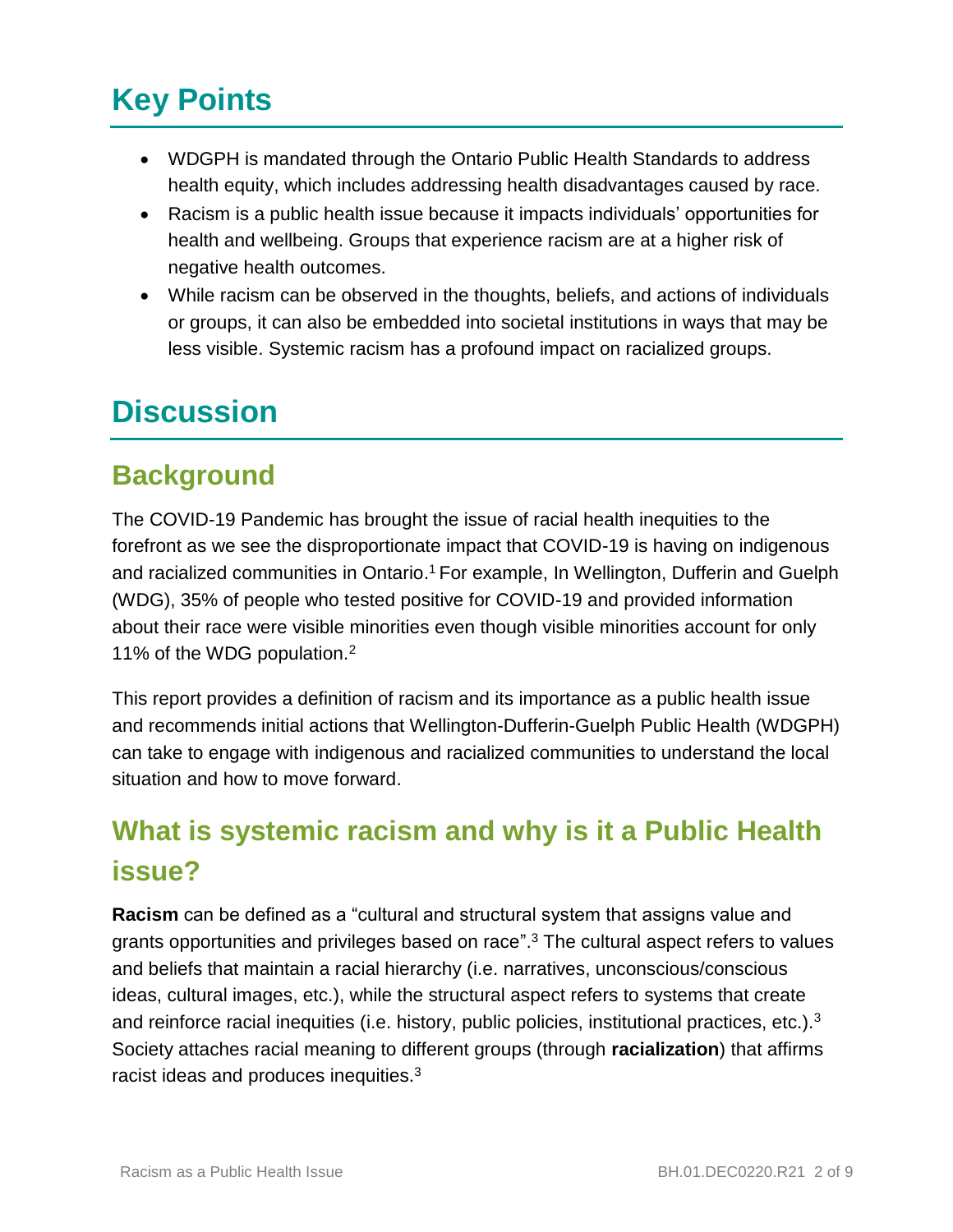Racism exists in all aspects of society and functions on multiple levels:

- 1) **Internalized racism** refers to attitudes, beliefs and actions that reflect ideas of racial supremacy.<sup>3</sup>
- 2) **Interpersonal racism** refers to racism expressed between people, such as assaults on dignity and social status, racial slurs, verbal or physical assaults, or individual discriminatory behavior.<sup>3</sup>
- 3) **Systemic racism** refers to institutional policies and practices (such as racialized and colour blind norms and standard ways of operating) that lead to racially biased outcomes and experiences.<sup>3</sup>

While racism can be observed in the thoughts, beliefs, and actions of individuals or groups, it can also be embedded into societal institutions in ways that may be less visible. For example, racism is visible in institutions through racial profiling and racist hiring and promotion practices.<sup>4</sup> At the system level, racist banking practices have made it more difficult for certain groups of people to access financial capital.<sup>4</sup> At the community level, these two factors have affected where people can afford to live, resulting in residential segregation, a root cause of racial disparity in health today.<sup>4</sup>

Individuals may experience multiple forms of systemic racism due to the overlap of multiple social identifiers (race, gender, sexuality, class, etc.).<sup>5</sup> Multiple systems of oppression can work together to produce compounding inequalities that differentially affect an individual's material resources, health, and power. <sup>5</sup> For example, a Black gay man living with HIV could experience discrimination related to being racialized, identifying as gay, and living with HIV, that combined, produce poorer health outcomes.<sup>6</sup>

Systemic racism informs societal norms about which groups hold power and how that power is exercised. A group is said to be **privileged** when it "has something of value that is denied to others simply because of the groups they belong to, rather than because of anything they've done or failed to do."<sup>7</sup> The power that privileged groups exercise over non-privileged groups can be seen in discriminatory laws, residential segregation, inferior health care or education, unequal economic opportunity, and exclusion from cultural institutions.<sup>8</sup>

People that experience systemic racism are more likely to also experience higher rates of poverty, precarious and under employment, and systemic disadvantages within housing, education, and public health systems.<sup>3</sup> People who experience racism are also more likely to have negative mental health outcomes, negative physical health outcomes (i.e. hypertension, low birth weight, heart disease and diabetes) and negative health-related behaviours (i.e. cigarette smoking, alcohol and substance use).<sup>5</sup>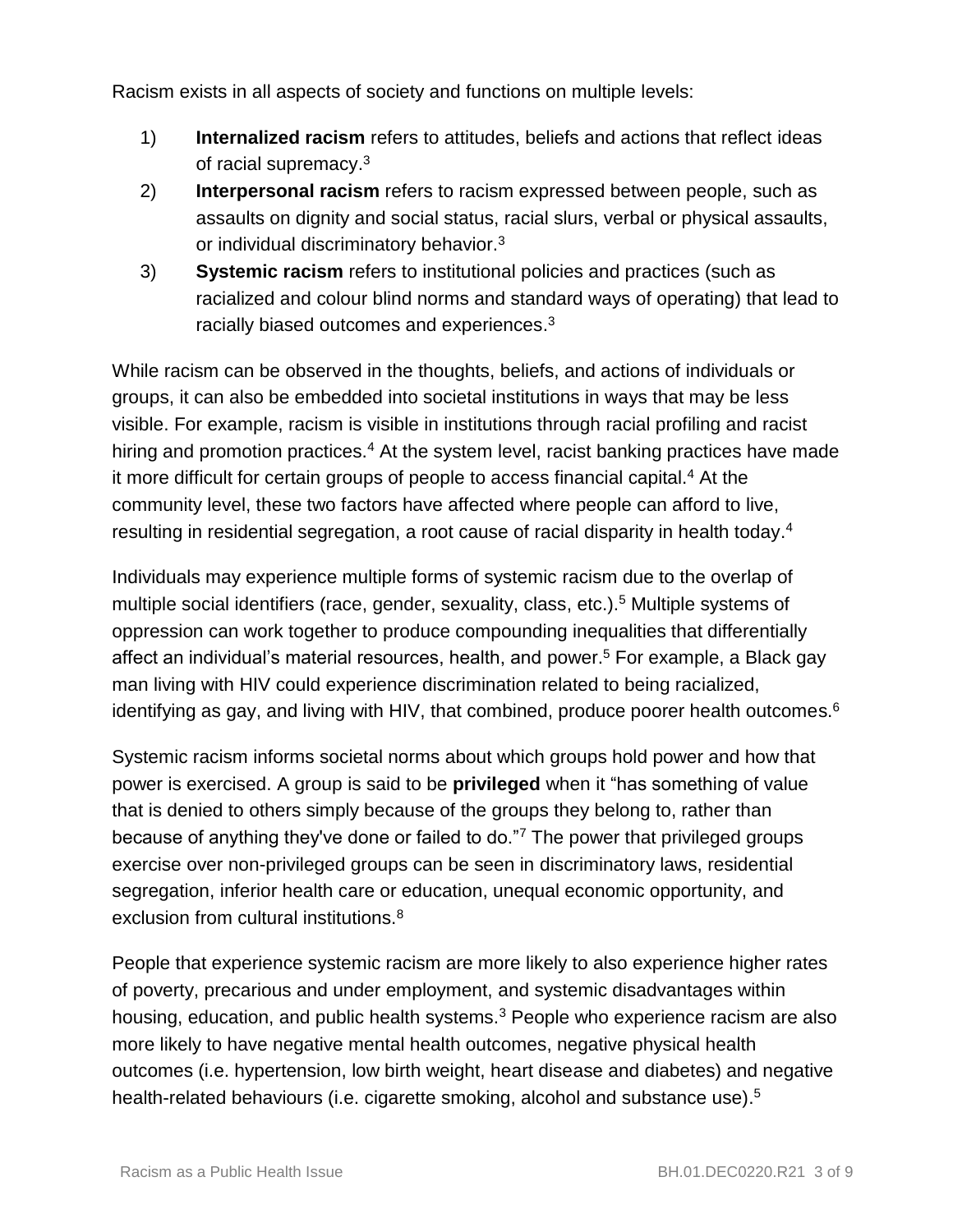It is important to note that race alone does not put individuals at higher risk for certain negative health outcomes. Race is "an idea developed by societies to create and categorize differences among groups of people based on physical features like skin colour and hair texture and sometimes culture and religion. Race is used to create and maintain a social hierarchy with human value assigned based on how close one is to Whiteness."<sup>3</sup> It is the socioeconomic and political context attached to race, the social hierarchies assigned to different races, and the racism faced by different groups that impact individuals' opportunities for health and wellbeing.

#### **How does systemic racism impact the health of the population?**

Following are several Canadian, Provincial and local examples that illustrate the impact that racism has on the health of the population:

- **COVID-19:** The most ethno-culturally diverse neighbourhoods in Ontario are experiencing COVID-19 infection rates that are three times (3x) higher than the rates in the least diverse neighbourhoods after adjusting for the age structure of the neighbourhoods. Ethnoculturally diverse neighbourhoods have COVID-19 hospitalization and ICU admission rates that are four times (4x) as high, and death rates that are twice (2x) as high as the least diverse neighbourhoods.<sup>1</sup> In WDG, 35% of people who tested positive for COVID-19 and provided information about their race were visible minorities even though visible minorities account for only 11% of the WDG population.<sup>2</sup>
- **Diabetes:** African, Caribbean, Black Canadian, and South Asian adults are more than two times (2x) as likely to live with diabetes than White adults.<sup>9</sup>
- **Dementia:** Dementia rates in Canada are rising more rapidly among First Nations populations compared to the general Canadian population, and onset of disease is earlier.<sup>6</sup>
- **Intergenerational Trauma:** Intergenerational trauma or historical trauma is the transmission of historical oppression and its negative consequences across generations. Cumulative effects of trauma (colonialism, the loss of culture and land, the forced removal of children) are passed down along generations and cause other unpredictable impacts including impacting the trajectory of obesity and related complications throughout the lifecycle. <sup>10</sup>
- **Poverty:** While visible minorities and non-visible minorities in WDG are equally likely to have a secondary school diploma, visible minorities are more likely to experience poverty (14%) than non-visible minorities (9%).<sup>11</sup>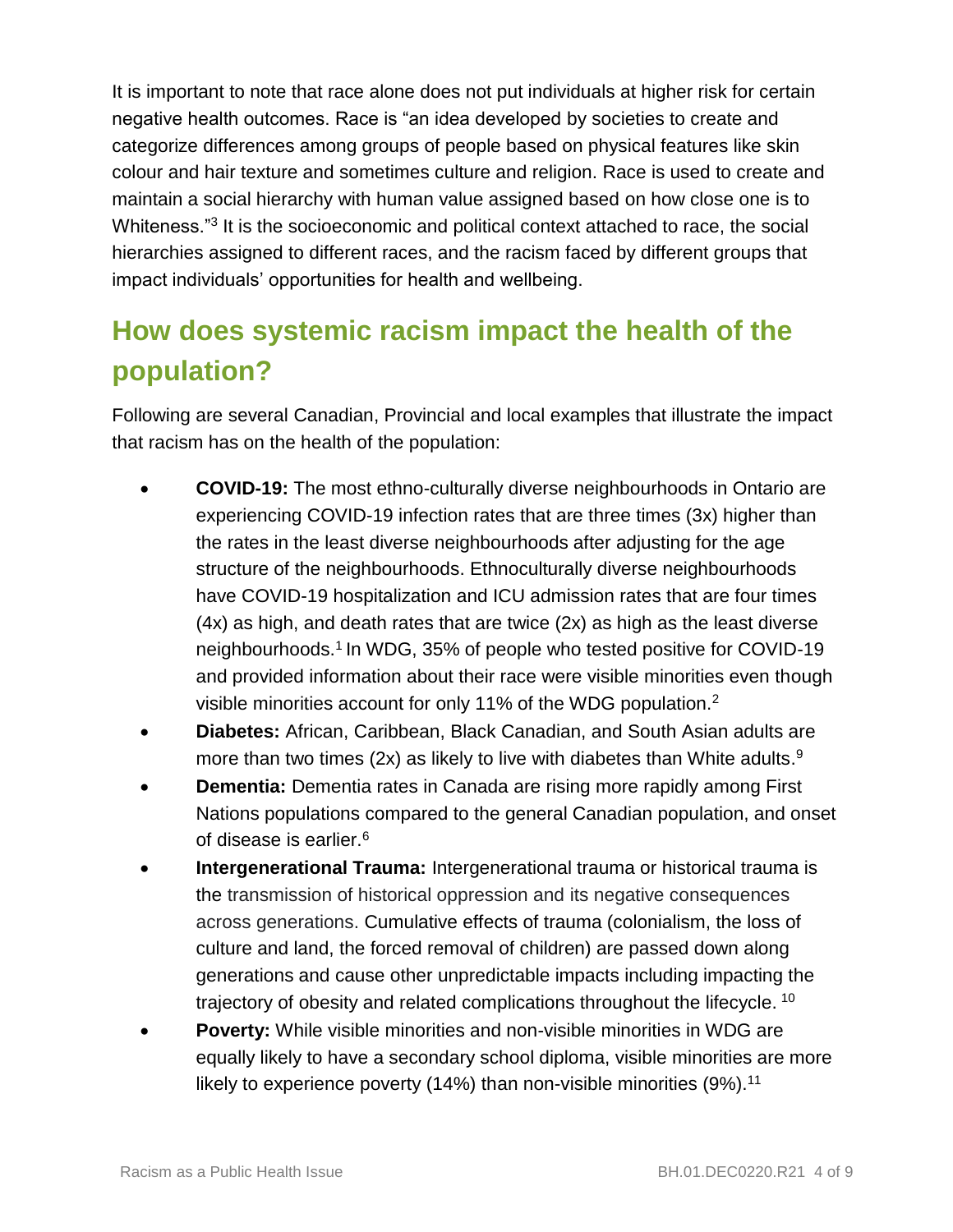As next steps, it is recommended that WDGPH conduct a situational assessment to comprehensively understand the local situation and the impact of racism on the health of individuals living in WDG. This process will involve engagement with local leaders and individuals in indigenous and racialized communities to understand the local experience of racism as a public health issue and how it can be addressed. In addition, WDGPH will analyze and use surveillance data to assess and report on racial health inequities within WDG.

## **Conclusion**

Anti-racism work is an ongoing commitment to learning and action. To advance our understanding and initial actions to address racism as a public health issue, the following first steps related to local engagement and surveillance are recommended:

**Local Engagement:** Engage with local leaders and individuals in indigenous and racialized communities to understand the local experience of racism as a public health issue and how it can be addressed. Engage with other local organizations involved in anti-racism work to learn from their experiences and find opportunities for alignment and collaboration.

**Surveillance:** Analyze and use surveillance data to assess and report on racial health inequities in WDG. Where there are gaps in data, enhance public health surveillance systems by collecting and analyzing race-based data at the individual and structural levels. 3,5

## **Ontario Public Health Standard**

WDGPH is mandated through the Ontario Public Health Standards (OPHS) to address health equity. "Health equity means that all people can reach their full health potential and are not disadvantaged from attaining it because of their race, ethnicity, religion, gender, age, social class, socioeconomic status or other socially determined circumstance."<sup>12</sup> The requirements of this standard that relate to anti-racism work include:

1) The board of health shall assess and report on the health of local populations describing the existence and impact of health inequities and identifying effective local strategies that decrease health inequities in accordance with the Health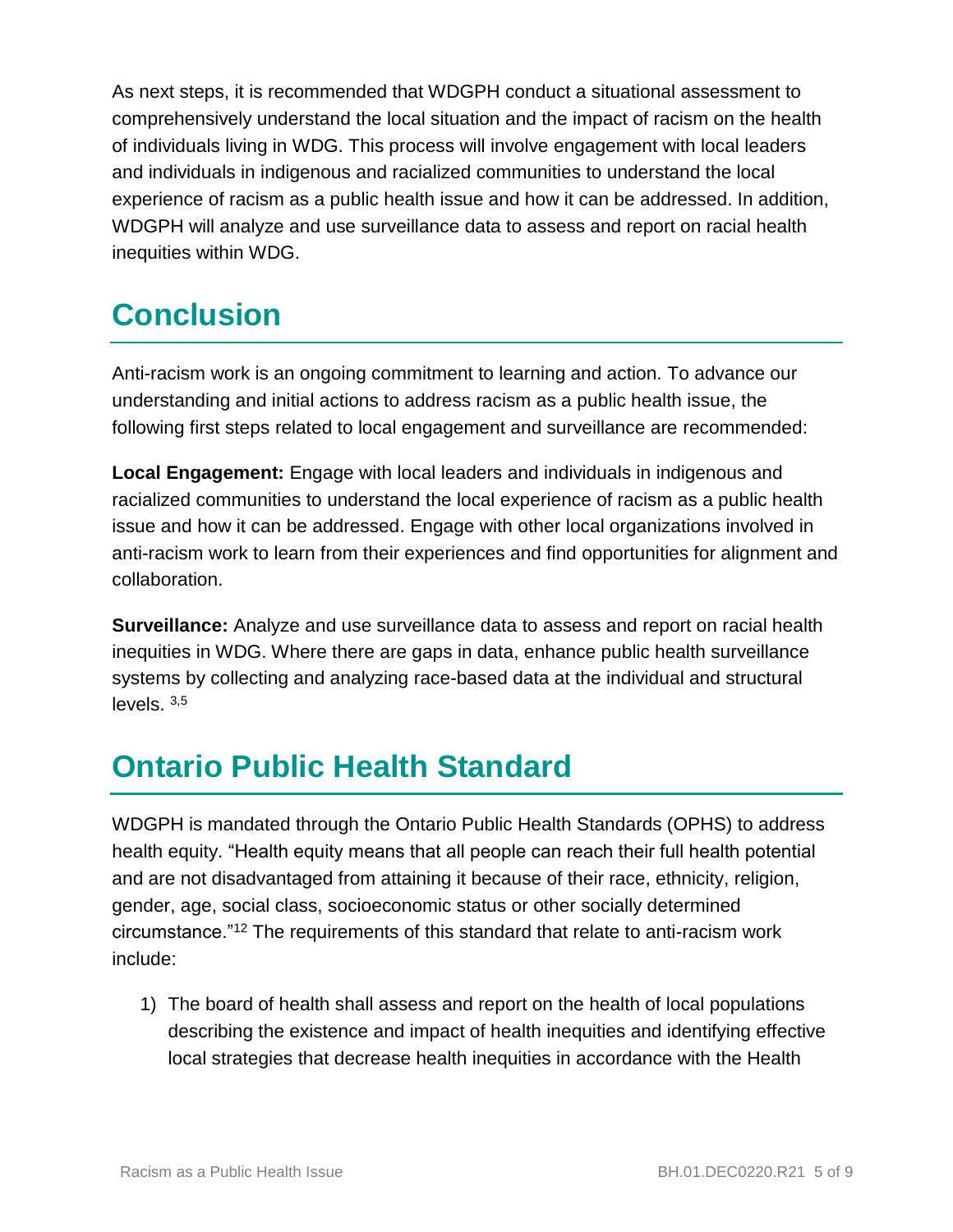Equity Guideline, 2018 (or as current) and the Population Health Assessment and Surveillance Protocol, 2018 (or as current).

- 2) The board of health shall modify and orient public health interventions to decrease health inequities in accordance with the Health Equity Guideline, 2018 (or as current), and by:
	- a. Engaging priority populations in order to understand their unique needs, histories, cultures, and capacities; and
	- b. Designing strategies to improve the health of the entire population while decreasing the health inequities experienced by priority populations.
- 3) The board of health shall engage in multi-sectoral collaboration with municipalities, LHINs, and other relevant stakeholders in decreasing health inequities in accordance with the Health Equity Guideline, 2018 (or as current). Engagement with Indigenous communities and organizations, as well as with First Nation communities striving to reconcile jurisdictional issues, shall include the fostering and creation of meaningful relationships, starting with engagement through to collaborative partnerships, in accordance with the Relationship with Indigenous Communities Guideline, 2018 (or as current).
- 4) The board of health shall lead, support, and participate with other stakeholders in health equity analysis, policy development, and advancing healthy public policies that decrease health inequities in accordance with the Health Equity Guideline, 2018 (or as current).<sup>12</sup>

## **2020 WDGPH Strategic Direction(s)**

**Service Delivery**: We will provide our programs and services in a flexible, modern and accessible manner, and will ensure they reflect the immediate needs of our Clients and our role in the broader sector.

**System Transformation**: We will equip the Agency for change in all aspects of our work so that we are ready for transformational system change when the time comes.

**Knowledge Transfer**: We will ensure that our decision-making and policy development efforts are informed by meaningful health data at all times.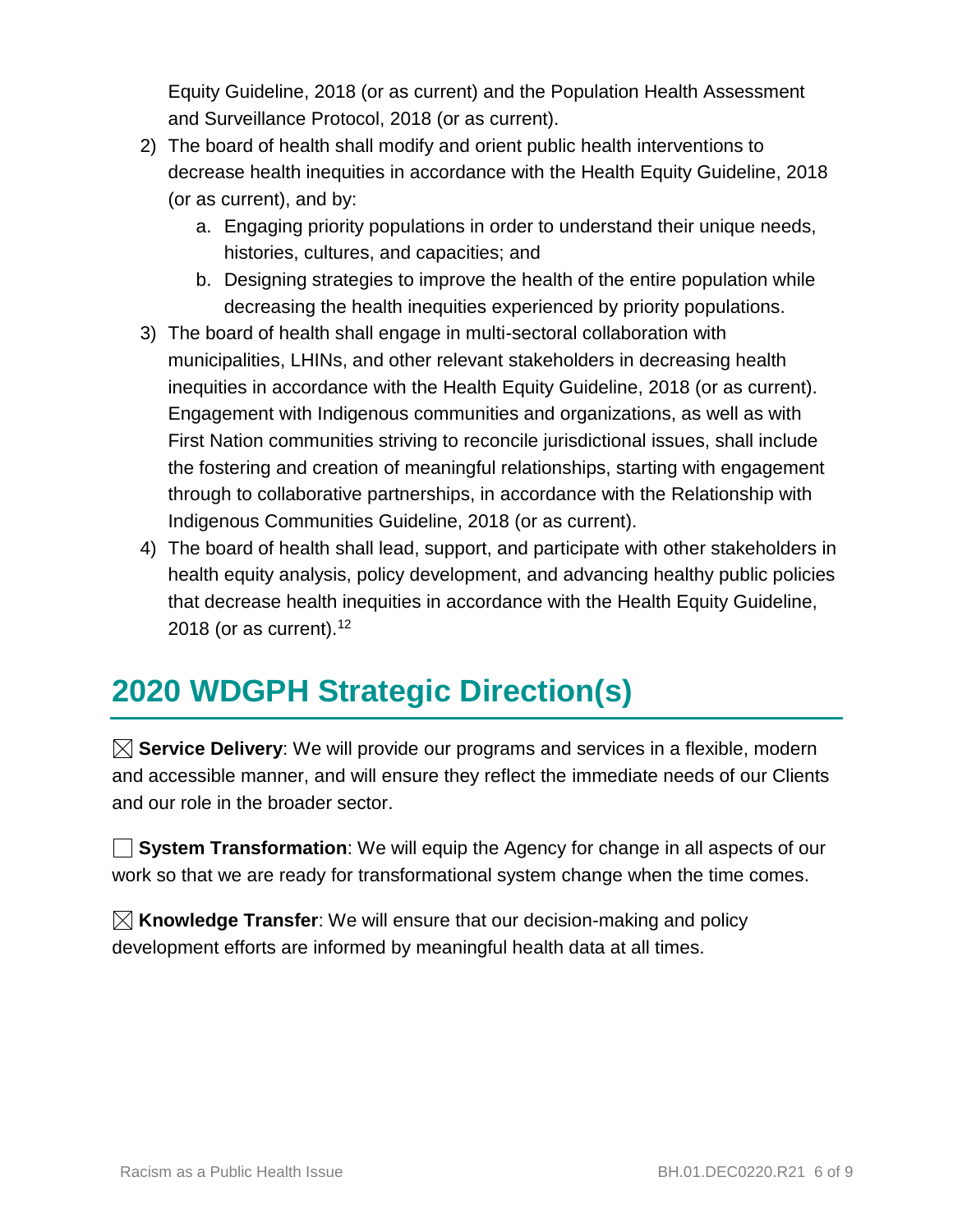# **Health Equity**

Racism within society and institutions influences how opportunities are distributed. It can result in inequities in social inclusion, economic outcomes, health and wellbeing, and access to quality health and social services.<sup>3,5</sup>

The diagram below from the World Health Organization (Figure 1) explains how structural determinants of health can produce health inequities. It shows that social, economic and political mechanisms influence an individual's socioeconomic position, which is stratified according to income, education, occupation, gender, race/ethnicity, and other factors. An individual's socioeconomic position, including their race, influences intermediary determinants of health, such as food access, living conditions, behaviours, and biological and psychological factors. As a result, individuals in different socioeconomic positions experience differences in their exposure to and vulnerability to different health promoting or health compromising conditions.<sup>13</sup>



Figure 1: Structural Determinants of Health<sup>13</sup>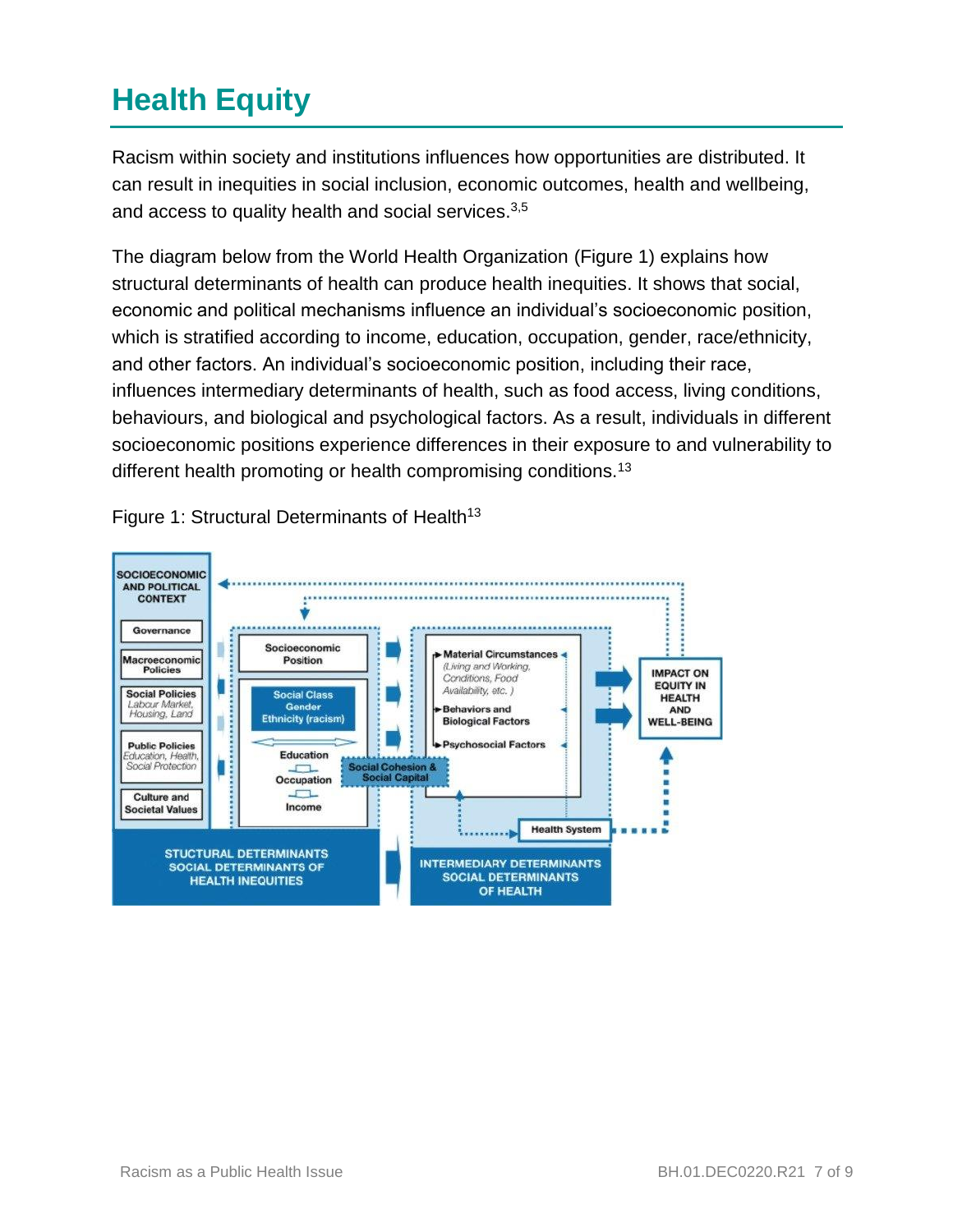## **References**

- 1. Public Health Ontario. COVID-19 in Ontario A Focus on Diversity. [Internet]. 2020. [cited 2020 Aug 20]. Available from: [https://www.publichealthontario.ca/-](https://www.publichealthontario.ca/-/media/documents/ncov/epi/2020/06/covid-19-epi-diversity.pdf?la=en) [/media/documents/ncov/epi/2020/06/covid-19-epi-diversity.pdf?la=en](https://www.publichealthontario.ca/-/media/documents/ncov/epi/2020/06/covid-19-epi-diversity.pdf?la=en)
- 2. Wellington-Dufferin-Guelph Public Health, 2020. COVID19 case and contact management (CCM) system
- 3. National Collaborating Centre for Determinants of Health. Let's Talk: Racism and Health Equity (Rev. ed.). Antigonish, NS; National Collaborating Centre for Determinants of Health St. Francis Xavier University: 2018.
- 4. National Academies of Sciences, Engineering, and Medicine; Health and Medicine Division; Board on Population Health and Public Health Practice; Committee on Community-Based Solutions to Promote Health Equity in the United States; Baciu A, Negussie Y, Geller A, et al., editors. Communities in Action: Pathways to Health Equity. Washington, DC; National Academies Press: 2017.
- 5. Canadian Public Health Association. Racism and Public Health.[Internet].2018. [cited 2020 Aug 20]. Available from: [https://www.cpha.ca/sites/default/files/uploads/policy/positionstatements/racism](https://www.cpha.ca/sites/default/files/uploads/policy/positionstatements/racism-positionstatement-e.pdf)[positionstatement-e.pdf](https://www.cpha.ca/sites/default/files/uploads/policy/positionstatements/racism-positionstatement-e.pdf)
- 6. Chief Public Health Officer of Canada. Addressing Stigma: Towards a More Inclusive Health System.[Internet].2019, December.[cited 2020 Aug 20]. Available from: [https://www.canada.ca/en/public](https://www.canada.ca/en/public-health/corporate/publications/chief-public-health-officer-reports-state-public-health-canada/addressing-stigma-toward-more-inclusive-health-system.html#a4)[health/corporate/publications/chief-public-health-officer-reports-state-public](https://www.canada.ca/en/public-health/corporate/publications/chief-public-health-officer-reports-state-public-health-canada/addressing-stigma-toward-more-inclusive-health-system.html#a4)[health-canada/addressing-stigma-toward-more-inclusive-health-system.html#a4](https://www.canada.ca/en/public-health/corporate/publications/chief-public-health-officer-reports-state-public-health-canada/addressing-stigma-toward-more-inclusive-health-system.html#a4)
- 7. Johnson, A. Power, Privilege, and Difference. 3rd ed. New York, NY; McGraw-Hill Education: 2018.
- 8. Alberta Civil Liberties Research Centre. Defining "RACISM": The Power Factor. [Internet]. No date [cited 2020 Aug 23]. Available from: <http://www.aclrc.com/racism-and-power>
- 9. Diabetes Canada. Communities of colour and type 2 diabetes. [Internet]. 2020. [cited 2020 Aug 20]. Available from: [https://www.diabetes.ca/resources/tools--](https://www.diabetes.ca/resources/tools---resources/communities-of-colour-and-type-2-diabetes) [resources/communities-of-colour-and-type-2-diabetes](https://www.diabetes.ca/resources/tools---resources/communities-of-colour-and-type-2-diabetes)
- 10.Strategies for Promoting Health Nutrition and Physical Activity Among Young Children: Priorities of Two Indigenous Communities in Canada. [Internet]. 2020. [cited 2020 Oct

20] <https://academic.oup.com/cdn/article/4/1/nzz137/5645222>

11.Statistics Canada, 2016. Census of Population